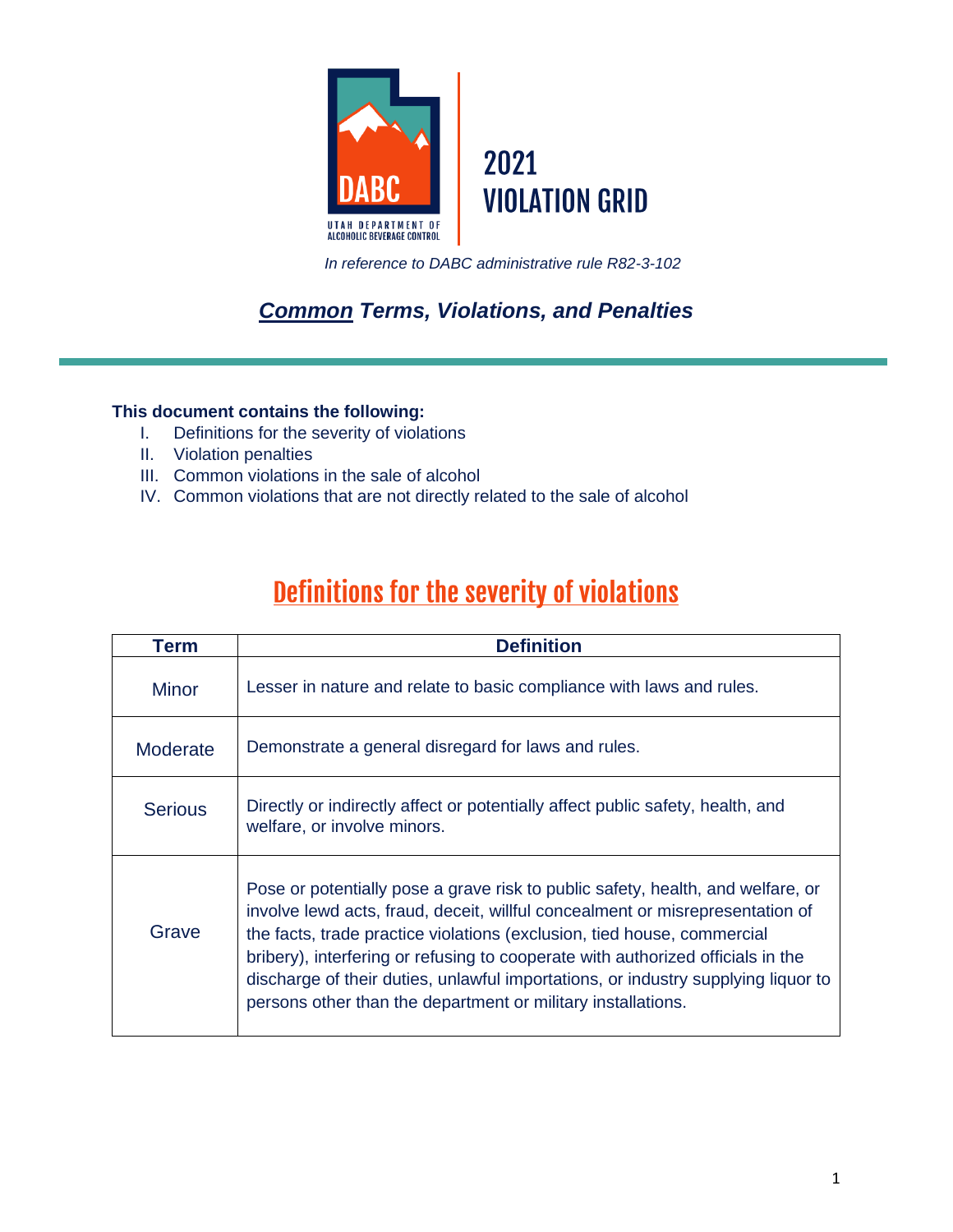# **Violation Penalties**

| <b>Severity of Violation</b> | <b>Number of</b><br><b>Repeat Violations</b> | <b>Penalty to Licensee</b>                                                             | <b>Penalty to Offending</b><br><b>Employee, Officer, or</b><br><b>Agent</b> |
|------------------------------|----------------------------------------------|----------------------------------------------------------------------------------------|-----------------------------------------------------------------------------|
| <b>Minor</b>                 | 1 <sup>st</sup> violation                    | Verbal/written warning                                                                 | Verbal/written warning                                                      |
|                              | 2 <sup>nd</sup> violation                    | \$100 - \$500 fine                                                                     | Verbal/written warning<br>and potential \$25 fine                           |
|                              | 3 <sup>rd</sup> violation                    | \$200 - \$500 fine<br>and/or 1-5 days<br>suspension                                    | \$50 fine and/or 1-5<br>days suspension                                     |
|                              | More than 3<br>violations                    | \$500 - \$25,000 fine<br>and/or 6 days<br>suspension, up to<br>revocation of license   | \$75 fine and/or 6-10<br>days suspension                                    |
|                              |                                              |                                                                                        |                                                                             |
| <b>Moderate</b>              | 1 <sup>st</sup> violation                    | Verbal/written<br>warning, and up to<br>\$1000 fine                                    | Verbal/written warning<br>and up to \$50 fine                               |
|                              | $2nd$ violation                              | \$500 - \$1000 fine<br>and/or 3-10 days<br>suspension                                  | \$75 fine and/or 3-10<br>days suspension                                    |
|                              | 3 <sup>rd</sup> violation                    | \$1000 - \$2000 fine<br>and/or 10-20 days<br>suspension                                | \$100 fine and/or 10-20<br>days suspension                                  |
|                              | More than 3<br>violations                    | \$2000 - \$25,000 fine<br>and/or 15 days<br>suspension, up to<br>revocation of license | \$150 fine and/or 15-30<br>days suspension                                  |
|                              |                                              |                                                                                        |                                                                             |
| <b>Serious</b>               | 1 <sup>st</sup> violation                    | \$500 - \$3000 fine<br>and/or 5-30 days<br>suspension                                  | \$300 fine and/or 5-30<br>days suspension                                   |
|                              | $2nd$ violation                              | \$1000 - \$9000 fine<br>and/or 10-90 days<br>suspension                                | \$350 fine and/or 10-90<br>days suspension                                  |
|                              | More than 2<br>violations                    | \$9000 - \$25,000 fine<br>and/or 15 days<br>suspension, up to<br>revocation of license | \$700 fine and/or 15-<br>180 days suspension                                |
|                              |                                              |                                                                                        |                                                                             |
| <b>Grave</b>                 | 1 <sup>st</sup> violation                    | \$1000 - \$25,000 fine<br>and/or 10 days<br>suspension, up to<br>revocation of license | \$300 fine and/or 10-<br>120 days suspension                                |
|                              | More than 1<br>violations                    | \$3000 - \$25,000 fine<br>and/or 15 days<br>suspension, up to<br>revocation of license | \$500 fine and/or 15-<br>180 days suspension                                |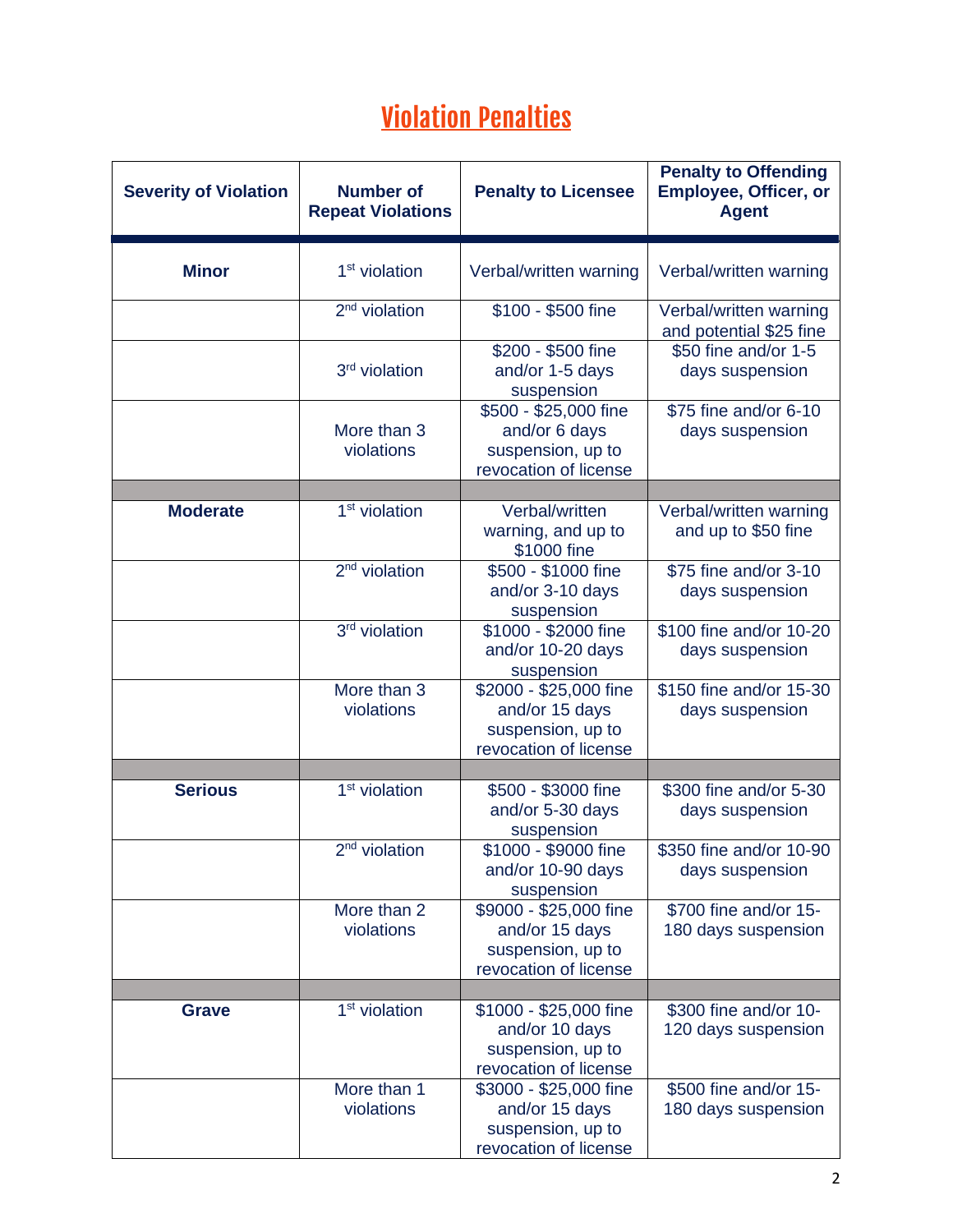# **Common Alcohol Sales Violations**

# **Moderate Violations**

#### ➢ **Consuming Away from Table**

- Example: a patron consumes an alcoholic product somewhere other than the patron's table, a counter, a grandfathered bar structure, or from where food is served.
- Applies to a full-service restaurant, limited-service restaurant, and beer only restaurant.
- Authority (Utah law): §32B-6-205(9) (full service); §32B-6-305(9) (limited); §32B-6- 905(9) (beer only restaurant); see also §32B-6-205.5(6) (full service); §32B-6-305(6) (limited service); §32B-6-905.1(7) (specific operational requirements for beer only restaurant).

#### ➢ **Promoting Overconsumption**

- Example: advertising or promoting over-consumption or intoxication, or overtly promoting increased consumption.
- Applies to on premises licenses.
- Authority (Utah law):  $R82-1-104(6)(e)$

#### ➢ **Sale without Food (failure to confirm 'intent to dine')**

- Example: a restaurant licensee sells, offers for sale, or furnishes an alcoholic product without first confirming that the patron has the intent to order food prepared, sold, and furnished at the licensed premises.
- Applies to all restaurant types: beer only, limited service, and full-service.
- Authority (Utah law): §32B-6-205(7)(specific operational requirements for a full service restaurant); §32B-6-205.2(5)(a)(ii)(specific operational requirements for a full service restaurant); §32B-6-305(7)(specific operational requirements for limited service restaurant); §32B-6-305.2(5)(a)(ii)(specific operational requirements for a limited service restaurant); §32B-6-905(6)(b)(i) (specific operational requirements for a beer only restaurant); §32B-6-905.1(6)(b)(i)(specific operational requirements for a beer only restaurant).

#### ➢ **Untrained Server**

- Example: alcoholic beverages may be sold and dispensed only by a designated, trained server.
- Applies to all retail licenses.
- Authority (Utah law): §32B-5-403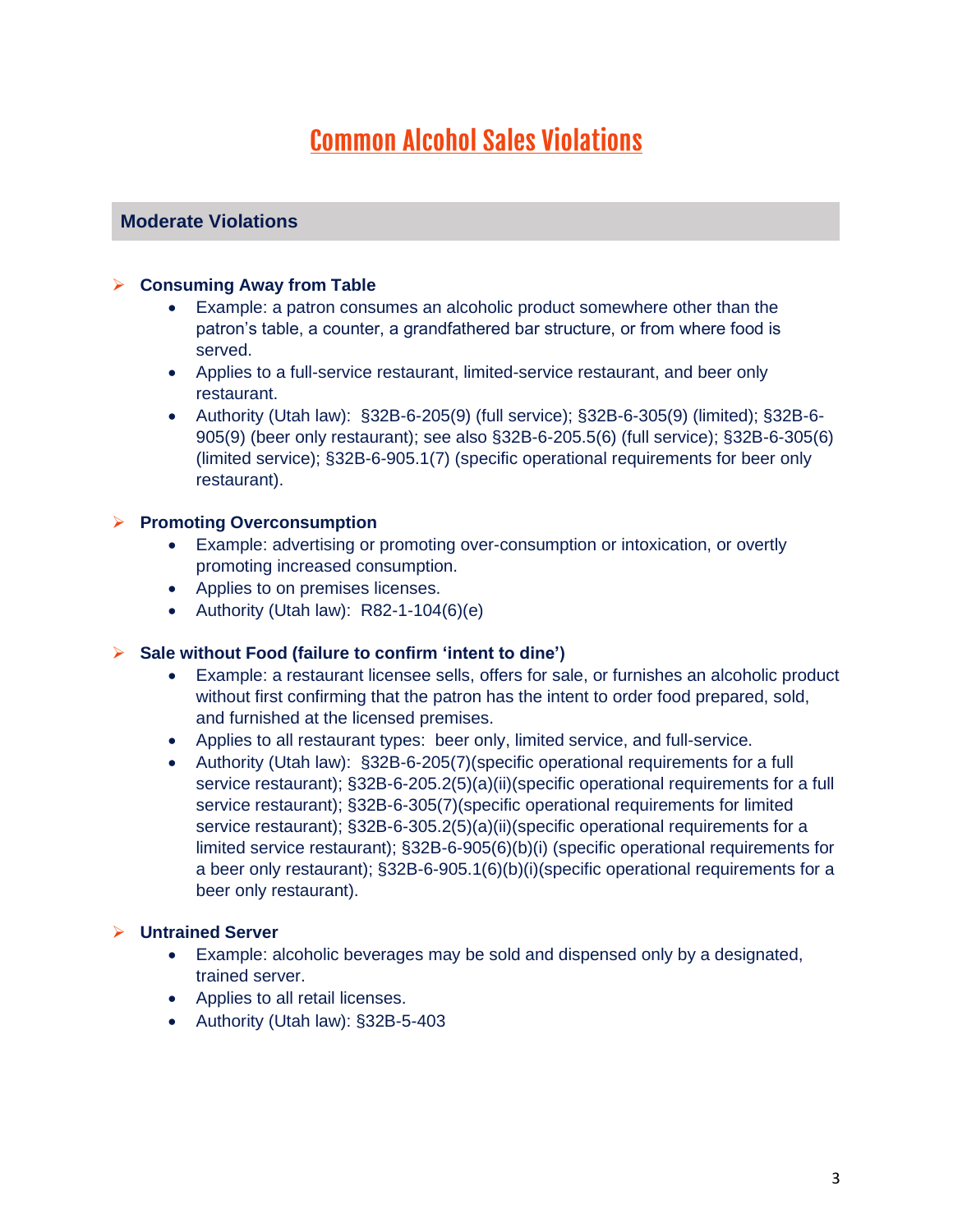# **Serious Violations**

#### ➢ **Adulterated Alcohol**

- Example: filling an original container of alcohol with another substance.
- Applies to package agencies, retail licenses, permits, beer wholesalers, liquor warehouses, suppliers, and importers.
- Authority (Utah law): §32B-4-420(3) (unlawful adulteration); R82-5-104(8)(j) (liquor dispensing system)

#### ➢ **Brown Bagging**

- Example: bringing alcohol onto a licensed premises (or an establishment that is open to the public) for consumption, except as expressly allowed in statute.
- Applies to retail licenses.
- Applicable statutes: § 32B-4-415(1) (criminal offenses and procedure); § 32B-5-307(1) (retail license)
- *Exception*: a person may bring a bottle of wine onto the premises of a full-service restaurant, a limited restaurant, a bar, or a resort spa.
- Authority (Utah law): §32B-4-415(4)

#### ➢ **Consuming on Duty**

- Example: staff consumes an alcoholic product or is intoxicated while on duty.
- Applies to retail licenses, off-premise beer licenses, and event permits.
- Authority (Utah law):  $$32B-5-308(1)$  (requirements on staff or others on premises employing a minor); §32B-7-202(4) (general operational requirements for off premises beer retailer); §32B-9-204(13)(b) (general operational requirements for an event permit).

#### ➢ **Doubles**

- Examples:
	- **•** The primary liquor in a beverage is more than 1.5 ounces (doubles)
	- The total alcohol in a beverage is more than 2.5 ounces, or
	- A patron has more than two drinks of alcohol at a time with 2.5 ounces each
- Applies to on premises retail licenses and single event permits.
- Authority (Utah law): §32B-4-422(1) (unlawful dispensing); §32B-5-304 (portions in which alcohol may be sold); §32B-9-304(4) (single event)

#### ➢ **Free Pouring**

- Example: dispensing liquor without using a calibrated and metered dispensing system or device approved by DABC in accordance with commission rules.
- Applies to retail licenses.
- Authority: §32B-5-304(1) (portions in which alcoholic product may be sold)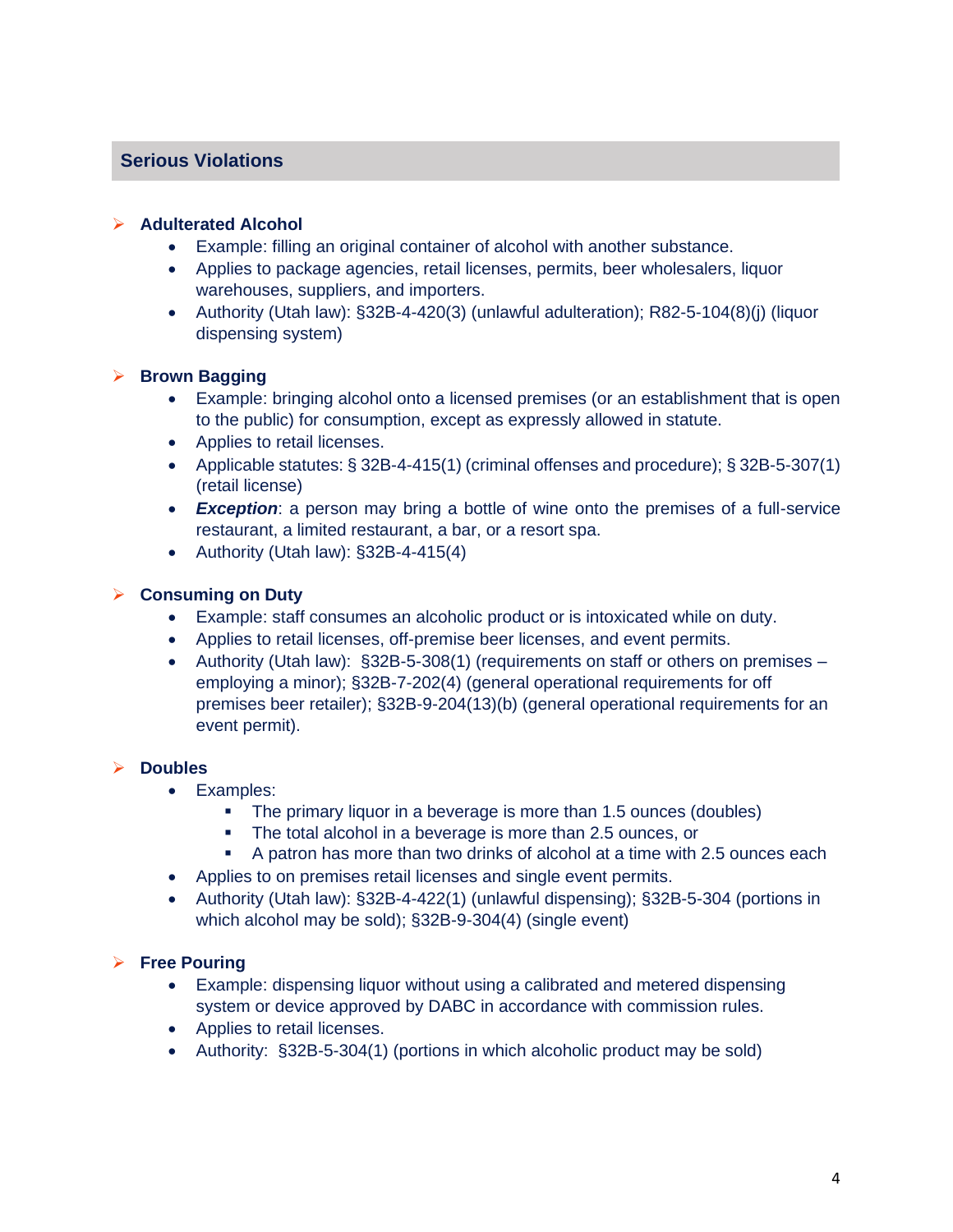### **Serious Violations cont.**

#### ➢ **Minor on Premises**

- Example: a minor is not permitted to sit, remain, or consume food in the certain areas of a licensed premises.
- Applies to premises of bar, beer only restaurant, full-service restaurant, hospitality amenity license, limited-service restaurant, manufacturing licensee, package agency, resort spa sublicense, state store, tavern.
- Authority (Utah law): §32B-2-503(6) (minor not admitted on premises of state store); §32B-2-605(14) (minor not allowed on premises of package agency unless accompanied by adult); §32B-5-206(10)(c) (minor may not sit or consume food or beverages in grandfathered structure unless exception applies); §32B-6-205.4 (minor may not sit, remain or consume food or beverage at dispensing area of small, full service restaurant unless accompanied by an adult); §32B-6-305(10(d)(ii) (minor may momentarily pass by a seating grandfathered bar structure without remaining or sitting at the bar structure en route to an area of a limited-service restaurant licensee's premises in which the minor is permitted to be); §**32B-6-305.4 (minor may not sit, remain or consume food or beverage at dispensing area of in dispensing are of small, limited service restaurant unless accompanied by adult);** §32B-6-706(6) (specific operational requirements for on premise beer license or tavern); §32B-6-905.1() (minor not allowed in dispensing are of beer only restaurant); §32B-6-1005(10) (minor not allowed on premises of hospitality amenity license); §32B-8d-305(4) (minor not allowed onto sublicensed premises of resort spa unless accompanied by adult); §32B-11-210(6)(a) (minor not allowed on premises of manufacturing licensee for tasting); §32B-16-102(2) (allowing minor to have access to area where the minor is not allowed violates minor liability act)

#### ➢ **Open Containers**

- Example: a patron cannot leave a licensed premises with an open container of alcohol.
- Applies to all licenses, package agencies, and state stores.
- *Exception:* An event permittee may sell, offer for sale, or furnish beer for onpremises consumption in an open original container. §32B-9-204(8)
- Authority (Utah law): §32B-2-605 (person cannot open sealed container in a package agency); §32B-5-307(2) (bringing alcoholic product onto or removing alcoholic product from premises); §32B-2-503(7) (person cannot open sealed container in state store).

#### ➢ **Sale by Minor**

- Example: a minor, employed by the licensee, cannot sell, furnish, or dispense an alcoholic beverage.
- Applies to retail licenses and off-premise beer retailers.
- Authority (Utah law): §32B-5-308(2)(a) (requirements on staff or others on minor employing a minor); §32B-7-202(4)(b) (a minor at least 16 years of age may sell beer on the premises of an off-premise beer retailer, but only under the supervision of an employee who is at least 21 years of age and who is on the premises at the time of the sale)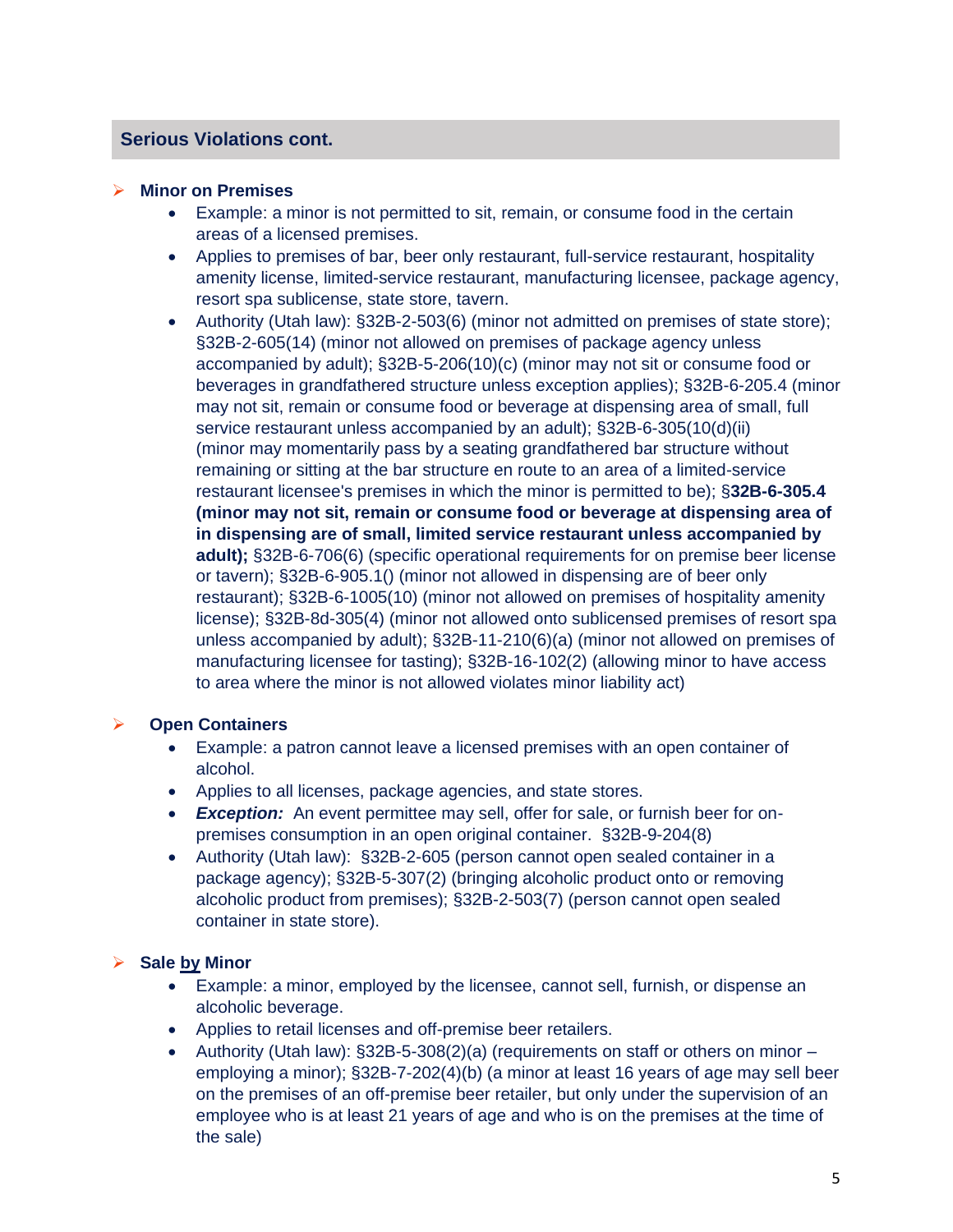# **Serious Violations cont.**

#### ➢ **Sale to Minor**

- Example: a person cannot sell, deliver, or furnish an alcoholic beverage to a minor
- Applies to all license types, package agencies, permittees, and state stores.
- Authority (Utah law): §32B-4-403 (unlawful sale, offer for sale or furnishing to minor): §32B-2-305 (package agency subject to covert investigations for selling alcohol product to minor); §32B-3-303(1)(e) (three or more sale to minor violations makes a person subject to nuisance retail licensing act.

#### ➢ **Selling Alcohol at a Discount**

- Example: a retail licensee may sell, offer for sale, or furnish liquor only at a price fixed by the commission and may not sell an alcoholic product at a discount price on any date or at any time.
- Applies to retail licenses.
- Authority (Utah law): §32B-5-305(1)

#### ➢ **Verifying Proof of Age (scanner)**

- Example: an "authorized person" must verify the age of a patron who appears to be younger than 35 before gaining admission to a licensed premises.
- Applies to a bar, tavern, full-service restaurant, limited-service restaurant, and beeronly restaurant.
- Authority (Utah law): §32B-1-407(3)

# **Grave Violations**

#### ➢ **Intoxicated Person**

- Example: selling, offering for sale, or furnishing an alcoholic product to a person who was, actually or apparently, intoxicated.
- Applies to all retail licenses, event permits, off-premise retailers, package agencies, and state stores.
- Authority (Utah law): §32B-2-503(3)(state store); §32B-2-605(8) (package agency); §32B-3-303(1)(e) (acts making person subject to disciplinary); §32B-4- 404(1)(unlawful sale, offer sale or furnishing to intoxicated person); §32B-5- 306(1)(b)(purchasing of selling alcoholic product); §32B-5-303(3)(b)(operational requirements of a state store); §32B-7-202(5)(b) (off premise retailer); §32B-9- 204(10) (event permit)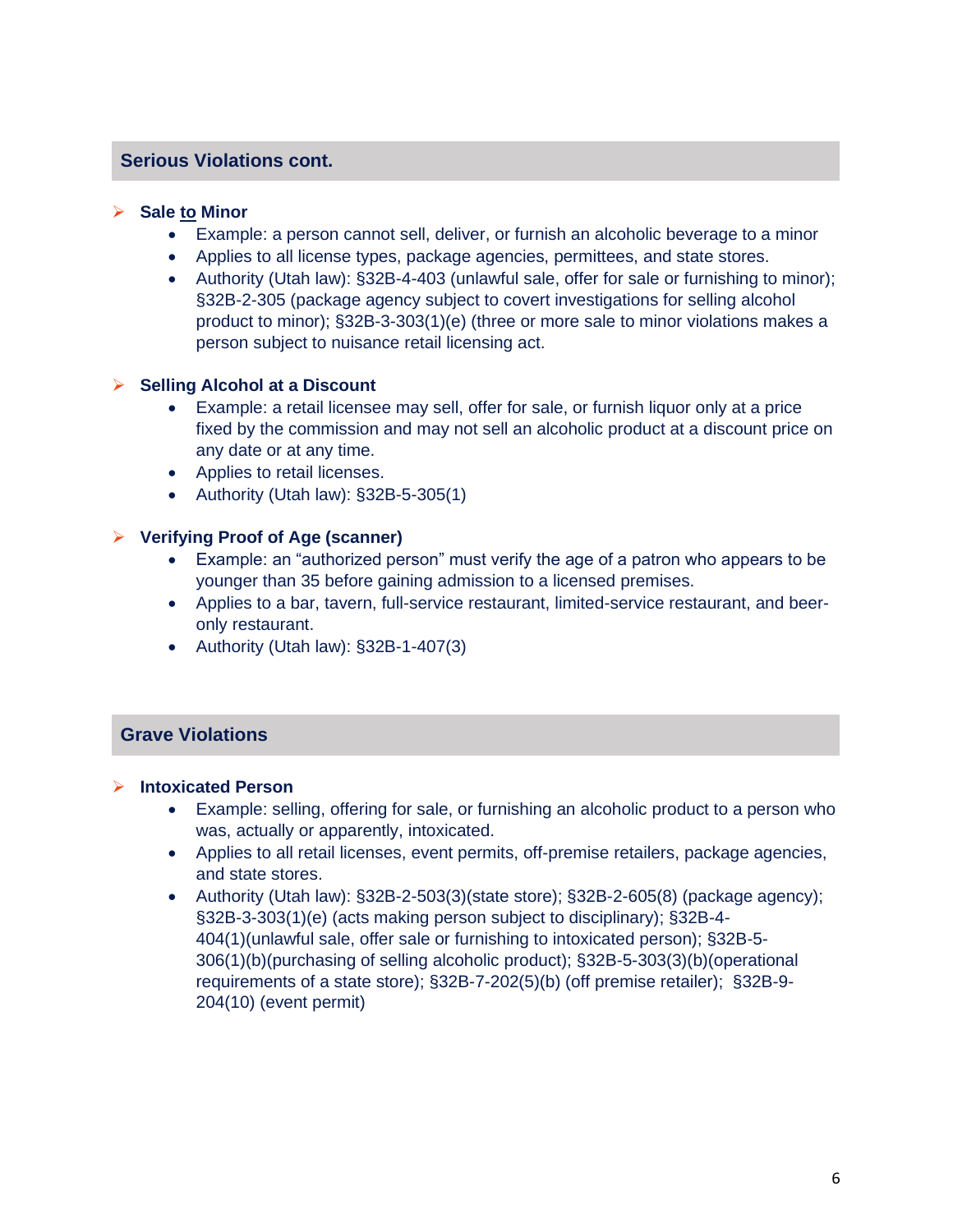# <u> Other Violations - Not Related to the Sale of Alcohol</u>

# **Minor Violations**

#### ➢ **Displaying License**

- Example: the license issued to a licensed premises must be displayed in a prominent place.
- Applies to retail licenses and event permits.
- Authority (Utah law): §32B-5-301(3)(a) (retail license, general operational requirements); §32B-9-204(3) (event permit)

#### ➢ **ID Badge**

- Example: an employee must wear a unique identification badge if he/she sells, dispenses, or provide alcoholic beverages.
- Applies to on-premises and off-premises retail licensees.
- Authority (Utah law): R82-5-107 (identification); §32B-7-202(7)

#### ➢ **Warning Sign**

- Example: a retail licensee must display a warning sign about the hazards of drinking alcohol in a prominent place.
- Applies to all licensees.
- Authority (Utah law): §32B-5-301(3)

# **Moderate Violations**

#### ➢ **Advertising Free Alcohol**

- Example: a promotion that involves or offers a free alcoholic product to the public.
- Applies to all licenses.
- Authority (Utah law):  $\S32B-5-305(2)$  (f) (pricing of alcohol product); R82-1-104(2)(m) (advertising or advertisement may not offer alcoholic beverages without charge)

#### ➢ **Record Keeping**

- Example: a retail licensee must keep and maintain a record that shows quarterly expenditures for alcohol and food. The record must be supported by receipts, bills.
- Authority (Utah law): §32B-5-302(1)-(3)

#### ➢ **Unlocked Storage**

- Example: a liquor storage area must be locked at all times, except when liquor sales are allowed by law.
- Applies to retail licenses.
- Authority (Utah law): §32B-5-303(4).